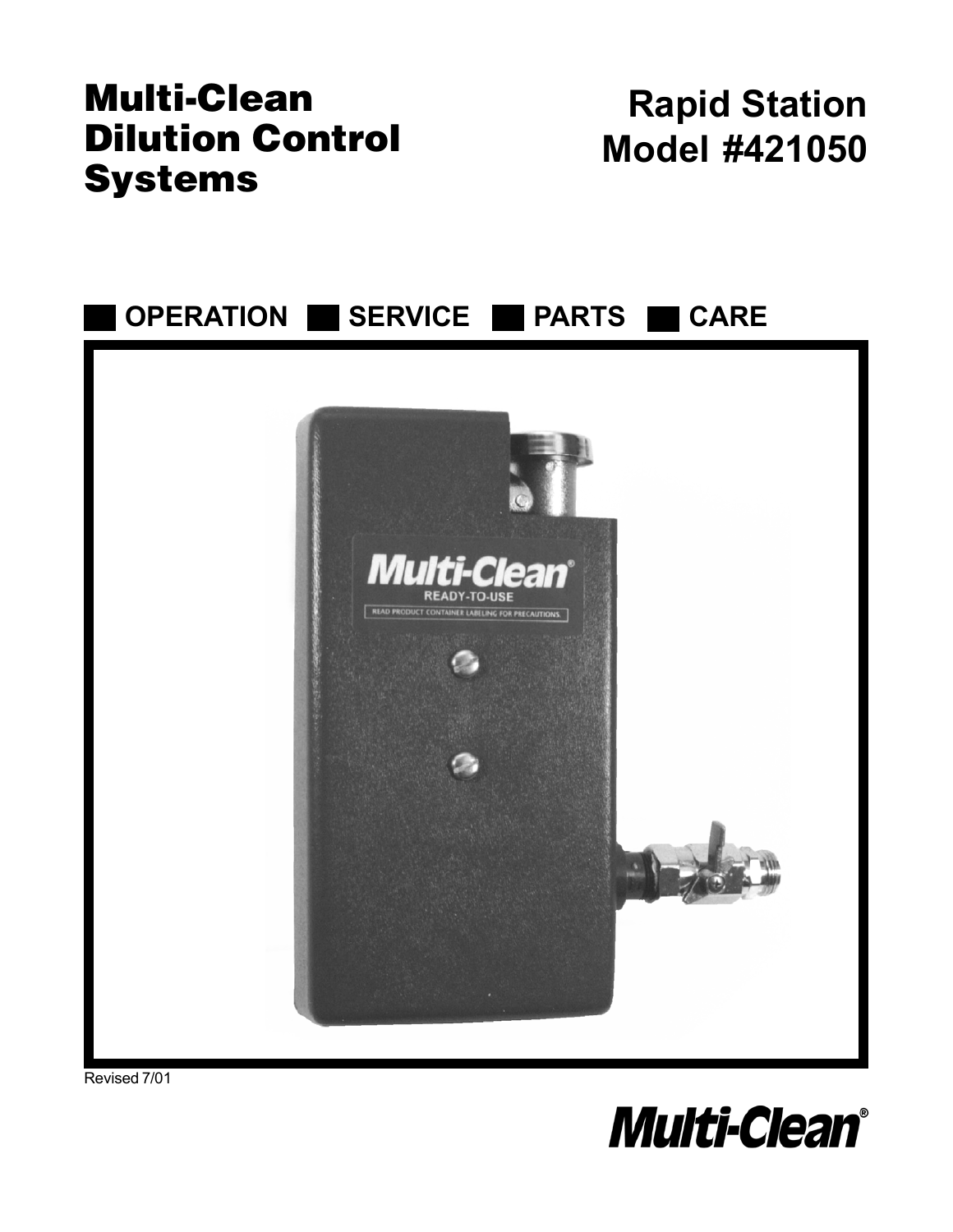#### **Rapid Station #421050 Contents**

| <b>Description</b>                                                    | Qtv. |
|-----------------------------------------------------------------------|------|
| <b>Main Dispenser Assembly</b><br><b>Mounting Bracket with Bolts</b>  |      |
| $(2 \text{ bolts})$<br><b>Plastic Cover with Screws</b><br>(2 screws) |      |
| 1" x 10' Discharge Tube<br>1" Hose Clamp                              |      |

#### **Required Items:**

The Rapid Station is designed to dispense Multi-Clean high volume use products. Multi-Clean products can be dispensed from 55 gallon drums or 5 gallon bag-in-box containers by purchasing accessory kits.

55 Gallon Drum Kit Part #421355 Includes 8 ft. tubing, ceramic weights, stainless steel check valve and metering tips.

5 Gallon Bag-In-Box Kit Part #421305 Includes 8 ft. tubing, dispensing valve, valve adapter, check valve and metering tips.

1 or 2 Gallon Bottle Kit Part #421302 Includes rack, cap hose w/check valve and metering tips.

#### **Installation:**

*REQUIREMENT: The incoming water supply must have a minimum 3/4" diameter line to produce 12 gallons per minute.* The incoming water source must be a single source (cold water) line to prevent crossconnection control concerns. This unit is designed to be hard plumbed and is equipped with a 3/4 NPSF on the shutoff control valve for ease of installation. *The installation location should be at least 12" above location of*

*chemical concentrates used.* There are 2 mounting holes on the back

of the mounting bracket for the installing of this unit with appropriate hardware for the type of wall this unit is to be placed on.

For Drywall construction drill 5/16 dia. hole for anchor, for masonary construction drill 5/16 dia. hole. The discharge hose comes with a hose handle which may be hooked to an eyehook mounted to the wall.

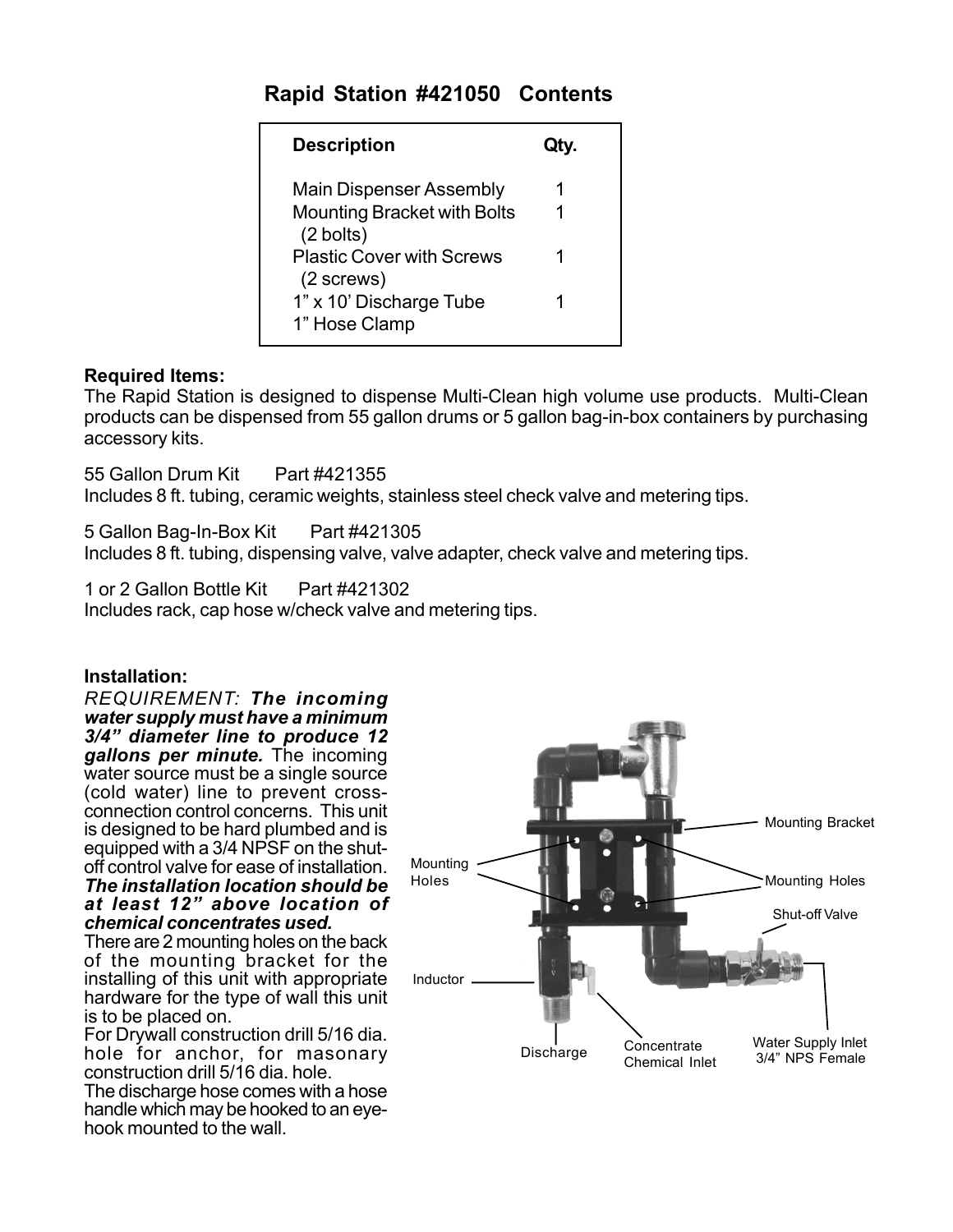| THANK YOU FOR YOUR INTEREST IN OUR PRODUCTS<br>Please use this equipment carefully and observe all warnings and cautions. |                                                                                                                                            |  |  |  |  |
|---------------------------------------------------------------------------------------------------------------------------|--------------------------------------------------------------------------------------------------------------------------------------------|--|--|--|--|
| <b>WEAR</b>                                                                                                               | protective clothing and eyewear when dispensing chemicals or other materials.                                                              |  |  |  |  |
| <b>ALWAYS</b>                                                                                                             | observe safety and handling instructions.                                                                                                  |  |  |  |  |
| <b>ALWAYS</b>                                                                                                             | direct discharge away from you or other persons or into approved containers.                                                               |  |  |  |  |
| <b>ALWAYS</b>                                                                                                             | dispense cleaners and chemicals in accordance with instructions. Exercise CAUTION<br>when maintaining your equipment.                      |  |  |  |  |
| <b>KEEP</b>                                                                                                               | equipment clean to maintain proper operation.                                                                                              |  |  |  |  |
| <b>WEAR</b>                                                                                                               | protective clothing and eyewear when working in the vicinity of all chemicals, filling or emptying<br>equipment or changing metering tips. |  |  |  |  |
| <b>ALWAYS</b>                                                                                                             | re-assemble equipment according to instruction procedures. Be sure all components are firmly<br>screwed or latched into position.          |  |  |  |  |
| <b>ATTACH</b>                                                                                                             | only to tap water outlets (85 PSI maximum).                                                                                                |  |  |  |  |

#### **Operation:**

- 1. Select proper tip from the chart below.
- 2. Screw the tip into the end of the elbowed hose barb.
- 3. Insert the 1/4" tube over the end of the hose barb.
- 4. a. When using Multi-Clean Super Concentrate Products in 1 and 2-gallon containers, use appropriate accessory kit (requires accessory kit #421302). Slip the open end of the cap hose assembly over the end of the hose barb and screw cap to container.
	- b. When using standard Multi-Clean Concentrates from 5 gallon or 55 gallon containers, use appropriate accessory kit. (5 gallon, Part #421305; 55 gal., Part #421355).
- 5. Turn on water source.
- 6. Dispensing Product:
	- a. Direct discharge tube into scrubber tank, extractor, etc.
	- b. Begin dispensing chemical by turning the valve lever all the way to the right. CAUTION: Lever must be all the way turned on to dispense concentrates in correct proportions. Unit will draw chemical concentrate only once water in discharge tube backs up to inductor.
	- c. Turn off lever when tank is filled.

| <b>Product</b>             | Heavy<br>Cleaning<br><b>Dilution</b> | Tip<br>Color | Normal<br>Cleaning<br><b>Dilution</b> | Tip<br>Color |
|----------------------------|--------------------------------------|--------------|---------------------------------------|--------------|
| Multi-Clean #5 Neutral     | 1:128                                | Green        | 1:256                                 | Yellow       |
| Multi-Clean #6 APC         | 1:64                                 | White        | 1:128                                 | Tan          |
| Multi-Clean #8 Super-D     | 1:32                                 | Gray         | 1:50                                  | Red          |
| Multi-Clean #13 Extraction | NR.                                  |              | 1:256                                 | <b>Brown</b> |
| Multi-Clean #256 Century Q | NR.                                  |              | 1:256                                 | Green        |
| Formula 305                | 1:16                                 | No Tip       | 1:64                                  | White        |
| Formula 340                | 1:32                                 | White        | 1:128                                 | Red          |
| Citrus Assault             | 1:8                                  | No Tip       | 1:64                                  | White        |
| <b>Blue Blazes</b>         | 1:32                                 | Gray         | 1:128                                 | Green        |
| <b>Red Lightning</b>       | 1:32                                 | Gray         | 1:128                                 | Green        |
| <b>Century Maintenance</b> | 1:32                                 | Gray         | 1:128                                 | Green        |
| <b>Extraction Shampoo</b>  | NR.                                  |              | 1:128                                 | Green        |
| Industrial DSC             | 1:32                                 | Gray         | 1:128                                 | Tan          |
|                            |                                      |              |                                       |              |

#### **RECOMMENDED TIPS FOR USE WITH MULTI-CLEAN PRODUCTS**

\* NR = Not Recommended